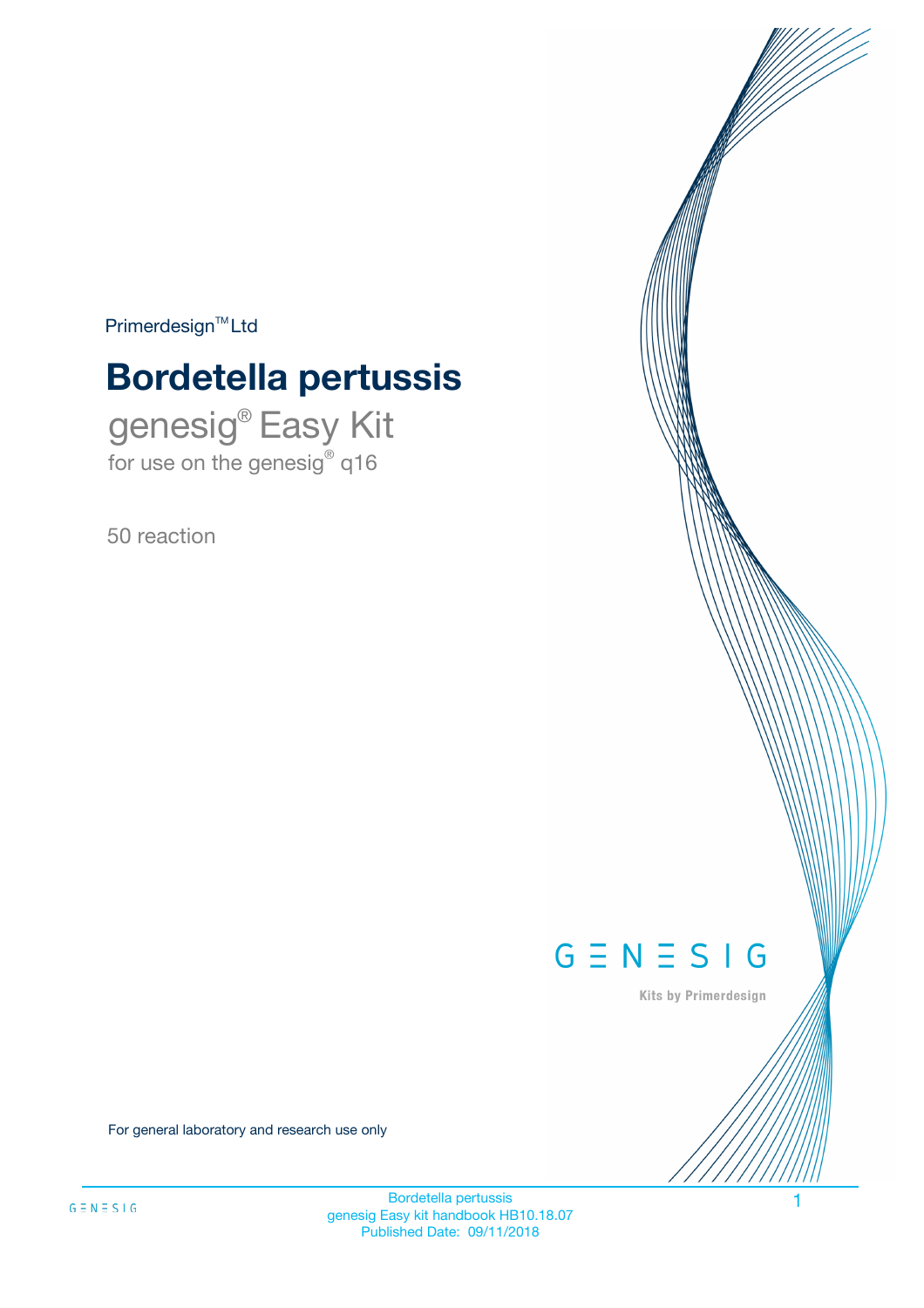# genesig® Easy: at a glance guide

#### **For each DNA test**

| Component                | <b>Volume</b> | Lab-in-a-box pipette |  |
|--------------------------|---------------|----------------------|--|
| B.pertussis reaction mix | 10 µl         |                      |  |
| <b>Your DNA sample</b>   | 10 µl         |                      |  |

#### **For each positive control**

| Component                 | Volume   | Lab-in-a-box pipette |  |
|---------------------------|----------|----------------------|--|
| B.pertussis reaction mix  | $10 \mu$ |                      |  |
| Positive control template | $10 \mu$ |                      |  |

#### **For each negative control**

| Component                       | <b>Volume</b>   | Lab-in-a-box pipette |  |
|---------------------------------|-----------------|----------------------|--|
| <b>B.pertussis reaction mix</b> | 10 <sub>µ</sub> |                      |  |
| <u>Water</u>                    | 10 <sub>µ</sub> |                      |  |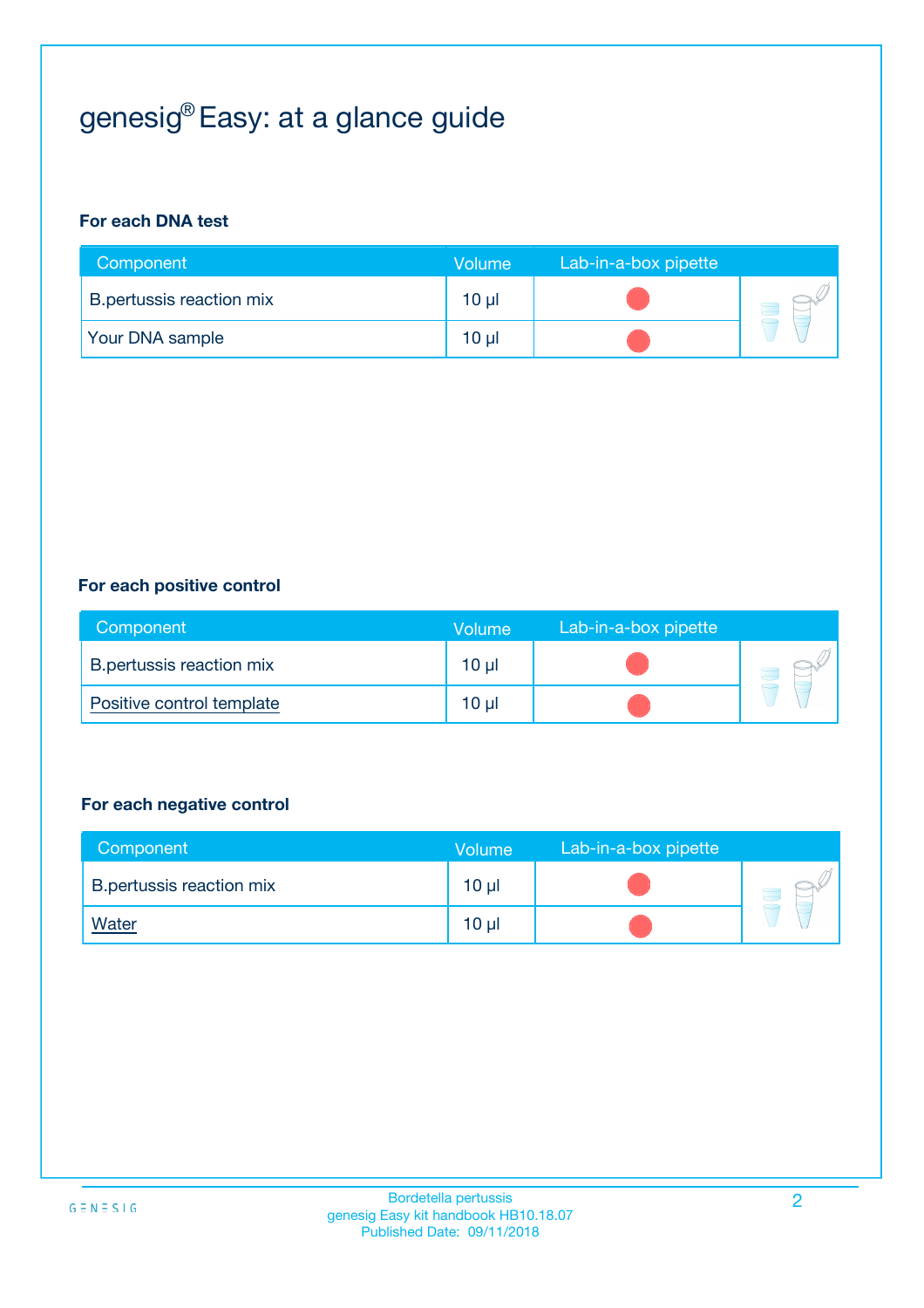# Kit Contents



# Reagents and equipment to be supplied by the user

#### **genesig® q16 instrument**

#### **genesig® Easy Extraction Kit**

This kit is designed to work well with all processes that yield high quality RNA and DNA but the genesig Easy extraction method is recommended for ease of use.

#### **genesig® Lab-In-A-Box**

The genesig Lab-In-A-Box contains all of the pipettes, tips and racks that you will need to use a genesig Easy kit. Alternatively if you already have these components and equipment these can be used instead.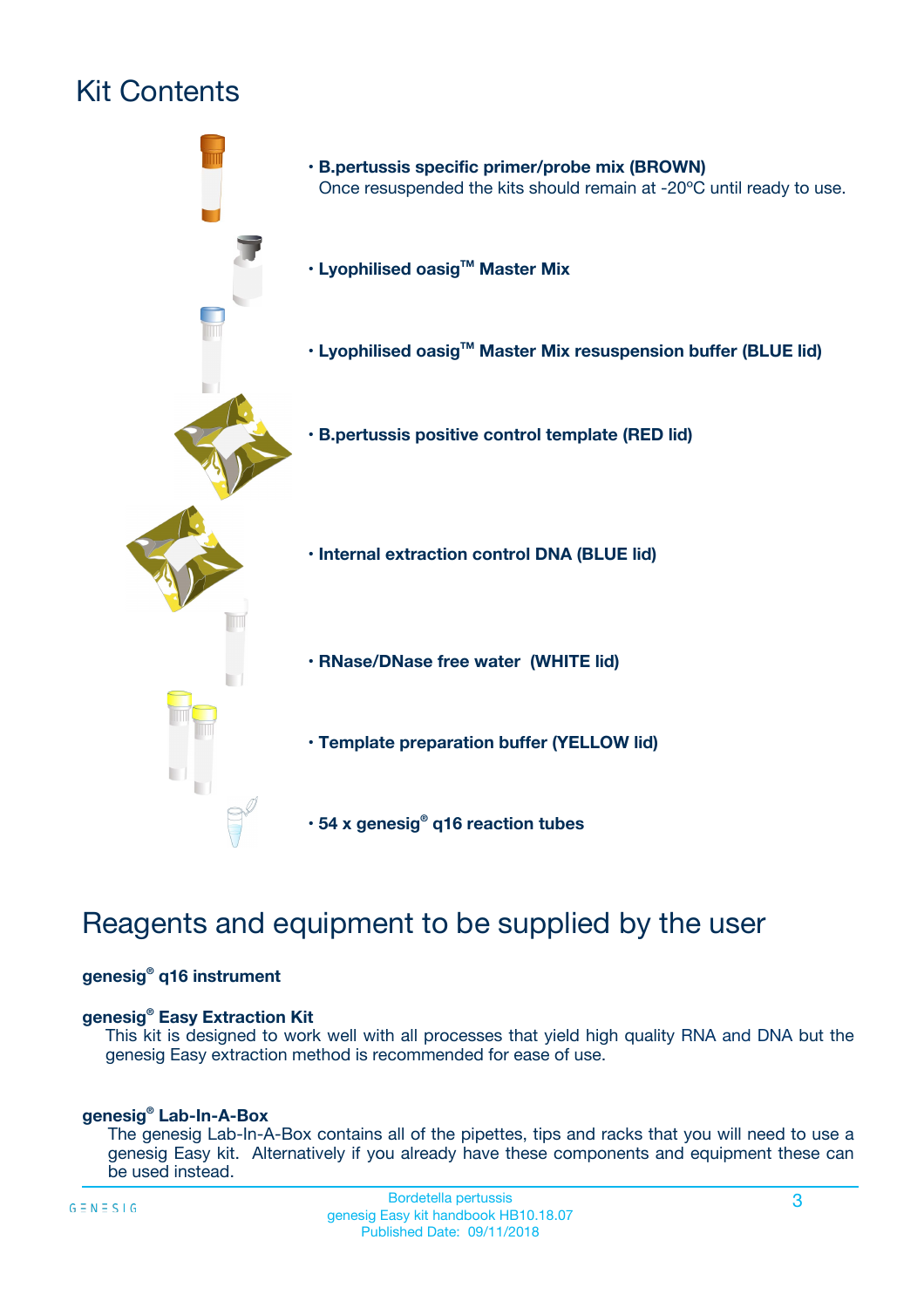# Step-by-step guide

### 1. Create your reaction mix



Use the blue pipette to transfer 500µl**\*** of the oasig Master Mix resuspension buffer into the tube of lyophilised oasig Master Mix and mix well by gently swirling. Then transfer all of that master mix into the brown tube labelled B.pertussis primers/probe.

**\***Transfering 525µl of the oasig Master Mix resuspension buffer to your oasig Master Mix (instead of the 500µl recommended above) will enable you to take full advantage of the 50 reactions by accounting for volume losses during pipetting. In order to do so with the genesig Easy fixed volume pipettes use 1x blue, 2x red and 1x grey pipettes to make the total volume. Please be assured that this will not adversely affect the efficiency of the test.

Cap and shake tube to mix. A thorough shake is essential to ensure that all components are resuspended. **Failure to mix well can produce poor kit performance.**

Leave to stand for 5 minutes. Now your reaction mix is ready to use.

Store the reaction mix in the freezer from hereon.

#### Top tip

- Ensure that the reaction mix is mixed thoroughly before each use by shaking.
- **•** Once resuspended do not expose genesig Easy kit to temperatures above -20°C for longer than 30 minutes at a time.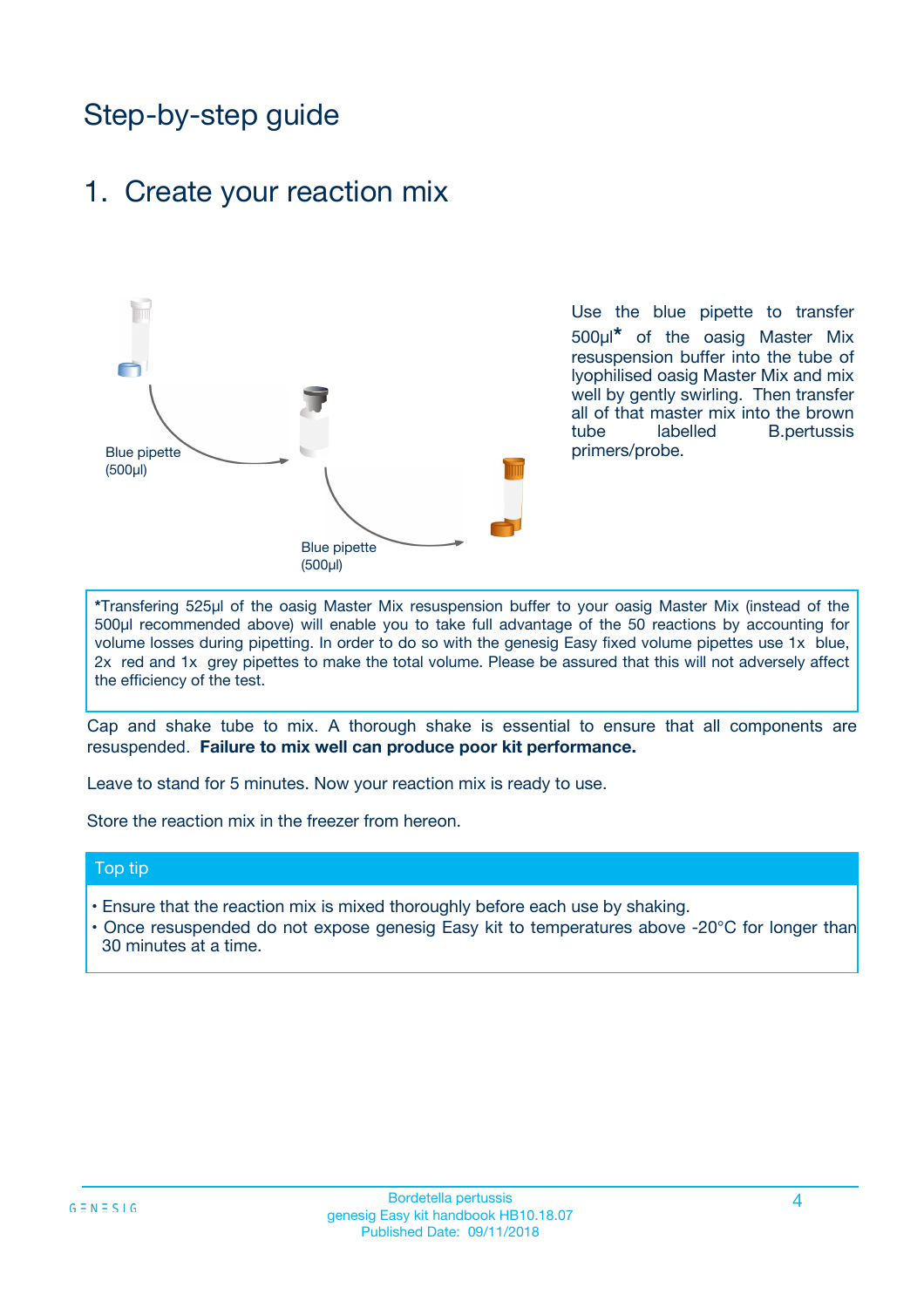# 2. Internal extraction control



Use the blue pipette to transfer 1000µl (2 x 500µl) of template preparation buffer into the Internal Extraction Control DNA tube. Cap and shake tube to mix.

Your kit contains Internal Extraction Control DNA. This is added to your biological sample at the beginning of the DNA extraction process. It is extracted along with the DNA from your target of interest. The q16 will detect the presence of this Internal Extraction Control DNA at the same time as your target. This is the ideal way to show that your DNA extraction process has been successful.

#### **If you are using an alternative extraction kit:**

Use the red pipette to transfer 10µl of Internal Extraction Control DNA to your sample **after** the lysis buffer has been added then follow the rest of the extraction protocol.

#### **If you are using samples that have already been extracted:**

Use the grey pipette to transfer 5µl of Internal Extraction Control DNA to your extracted sample.

## 3. Add reaction mix to all reaction tubes



For every reaction to be run, use the red pipette to add 10µl of your B.pertussis reaction mix to every tube.

#### Top tip

- Always pipette the reaction mix directly into the bottom of the tube.
- You can label the tube lids to aid your reaction setup but avoid labelling tube sides.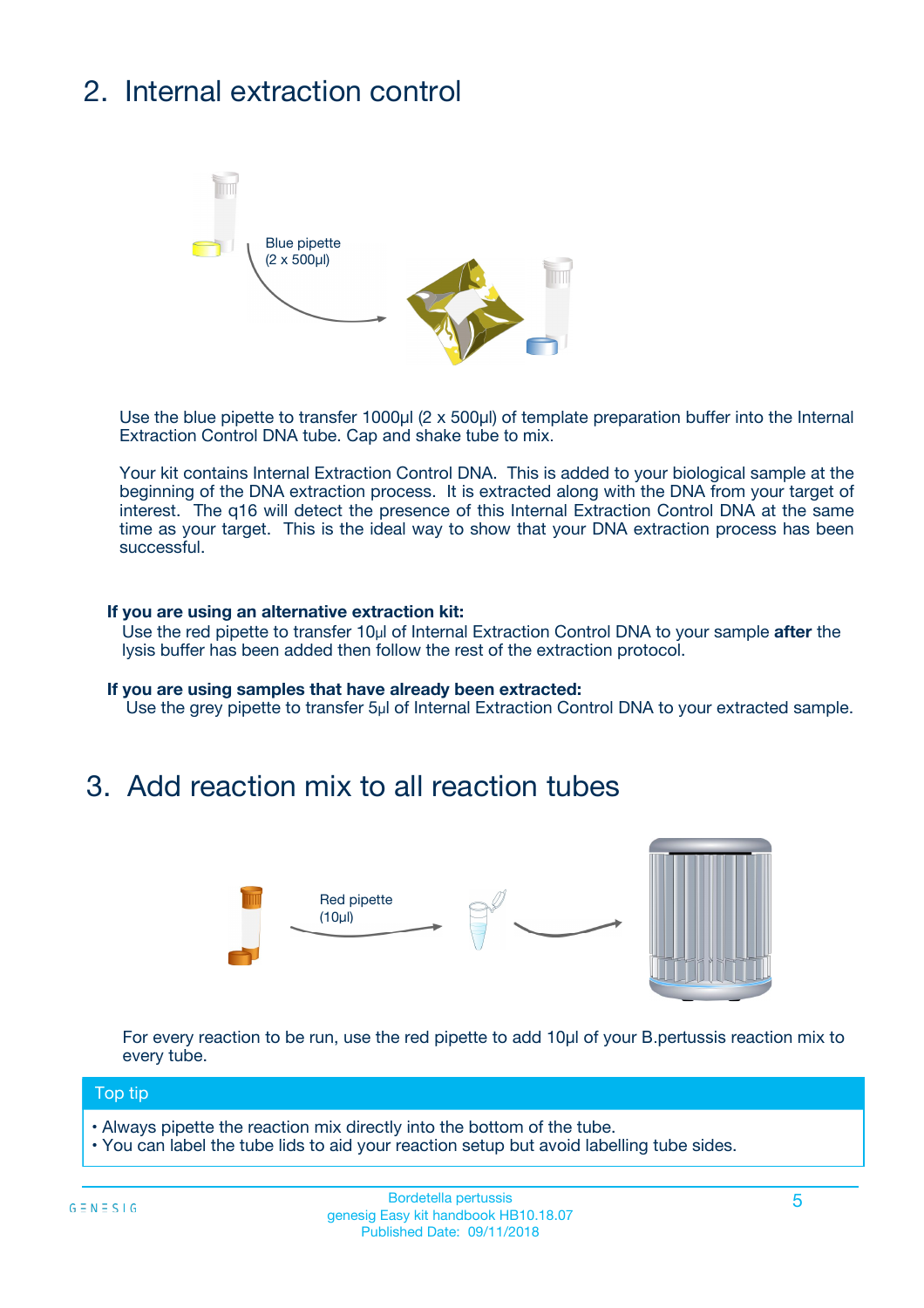## 4. Negative control



For each test you will require a negative control. Instead of DNA, water is used. This sample should typically prove negative thus proving that all of your positive samples really are positive.

To create a negative control reaction simply use the red pipette to add 10µl of the water to the required reaction tubes. Close these tubes after adding the water.

Because some genesig kit targets are common in the environment you may occasionally see a "late" signal in the negative control. The q16 software will take this into account accordingly.

#### Top tip

**•** Always add the water to the side of the tube to reduce the introduction of bubbles.

### 5. Set up a test



For each sample you wish to analyse, use the red pipette to add 10µl of your DNA sample to the required reaction tubes. Close these tubes after adding the sample. Always change pipette tips between samples.

#### Top tip

**•** Always add the DNA sample to the side of the tube to reduce the introduction of bubbles.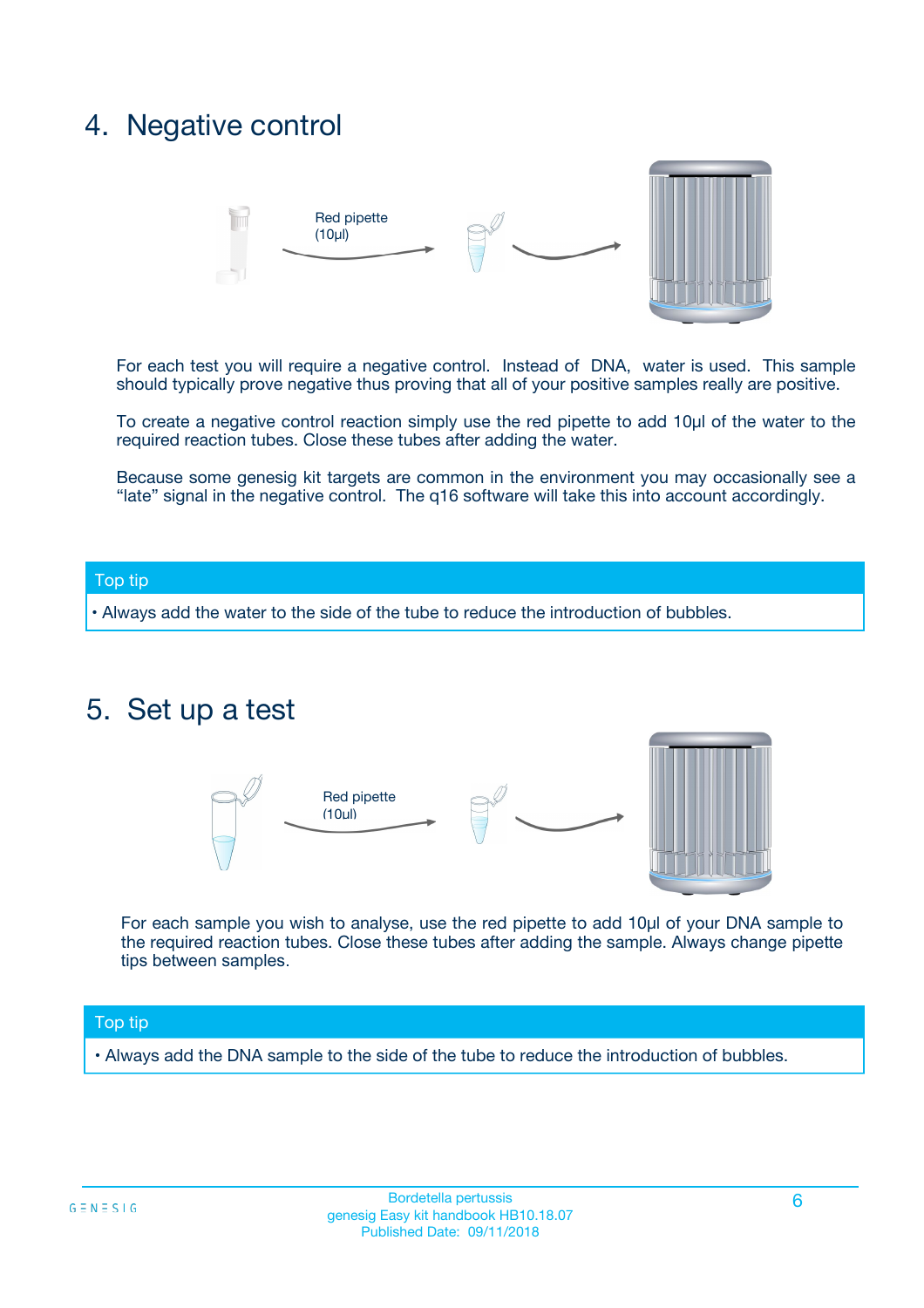## 6. Positive control



Use the blue pipette to transfer 1000µl (2 x 500µl) of template preparation buffer into the positive control template tube. Cap and shake tube to mix.

Each time you run a test you will require a positive control. This is a small portion of DNA from your target of interest. It serves two purposes:

1. It will always test positive so it shows that everything is working as it should be.

2. The q16 software knows how much DNA is present in the positive control. So it can automatically compare your sample of interest with the positive control to calculate the amount of target DNA in your sample.

To create a positive control reaction, simply use 10µl of the positive control instead of your DNA sample.



Take great care when setting up your positive control. The positive control template has the potential to give you a false positive signal in your other samples. Set positive controls up last after all other sample tubes are closed. Always change pipette tips between samples. You may even choose to set up positive controls in a separate room.

#### Top tip

**•** Always add the positive control to the side of the tube to reduce the introduction of bubbles.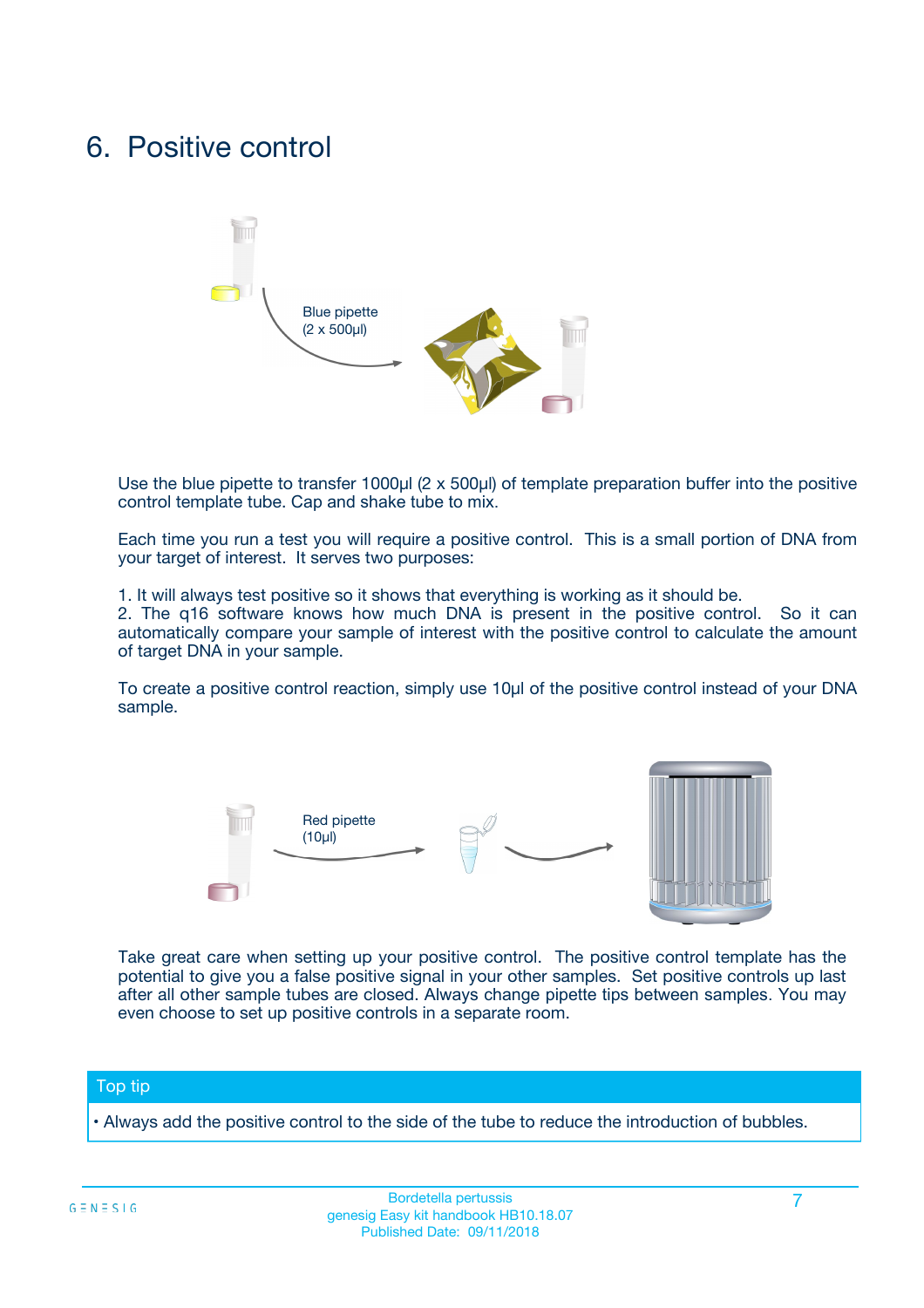# 7. Running the test

Place the tubes into the correct positions in your q16 as defined by the software, this may include positioning of empty tubes to ensure that the q16 lid is balanced. The run can then be started.

| genesig q16 PCR software - 1.2                                               |                                     | $\Box$                                                                                  |
|------------------------------------------------------------------------------|-------------------------------------|-----------------------------------------------------------------------------------------|
| Unsaved (New Experiment 2<br>$\vert \cdot \vert$<br><b>Open Experiments:</b> | <b>D</b> Open<br>Save<br>$\Box$ New | Save As<br><b>C</b> Close<br>$G \equiv N \equiv S \mid G$<br><b>&amp; Configuration</b> |
| Setup<br><b>Results</b><br><b>Stages:</b>                                    |                                     |                                                                                         |
| <b>Notes</b>                                                                 | Samples                             | <b>Tests</b>                                                                            |
| <b>Name and Details</b>                                                      | Color<br>Name                       | Note<br>Color<br>Note<br>Name                                                           |
| New Experiment 2017-10-26 11:06                                              | Sample 1                            | ع<br>条<br>Test 1                                                                        |
| Kit type: genesig® Easy Target Detection kit                                 | Sample 2                            |                                                                                         |
| Instrument Id.:                                                              | Sample 3                            | $\qquad \qquad \blacksquare$<br>$\qquad \qquad \blacksquare$                            |
| Run Completion Time:                                                         | Sample 4                            |                                                                                         |
| <b>Notes</b>                                                                 | Sample 5<br>A<br>v                  | $\triangle$<br>4<br>$\oplus$<br>₩                                                       |
| <b>Well Contents</b>                                                         |                                     | <b>Run</b>                                                                              |
| Pos.<br>Test                                                                 | Sample                              | <b>Run Status</b>                                                                       |
| Test 1<br>-1                                                                 | <b>Negative Control</b>             | $\blacktriangle$                                                                        |
| $\overline{2}$<br>Test 1                                                     | <b>Positive Control</b>             |                                                                                         |
| $\overline{\mathbf{3}}$<br>Test 1                                            | Sample 1                            | Show full log                                                                           |
| Test 1<br>$\overline{4}$                                                     | Sample 2                            |                                                                                         |
| 5<br>Test 1                                                                  | Sample 3                            | <b>Run Control</b>                                                                      |
| 6<br>Test 1                                                                  | Sample 4                            |                                                                                         |
| $\overline{7}$<br>Test 1                                                     | Sample 5                            |                                                                                         |
| 8                                                                            |                                     | $\triangleright$ Start Run<br>Abort Run                                                 |
| <b>JOD FURTY TUDE TO BUILDED IN</b>                                          |                                     | $\overline{\mathbf{v}}$                                                                 |

#### Top tip

- Before loading tubes into the q16, check for bubbles! Flick the bottom of the tubes to remove any bubbles that may have formed during the test setup.
- Apply centrifugal force with a sharp wrist action to ensure all solution is at the bottom of the reaction tube.
- When repeating a test you can use a previous file as a template by clicking 'open' then selecting File name > Files of Type > Experiment file as template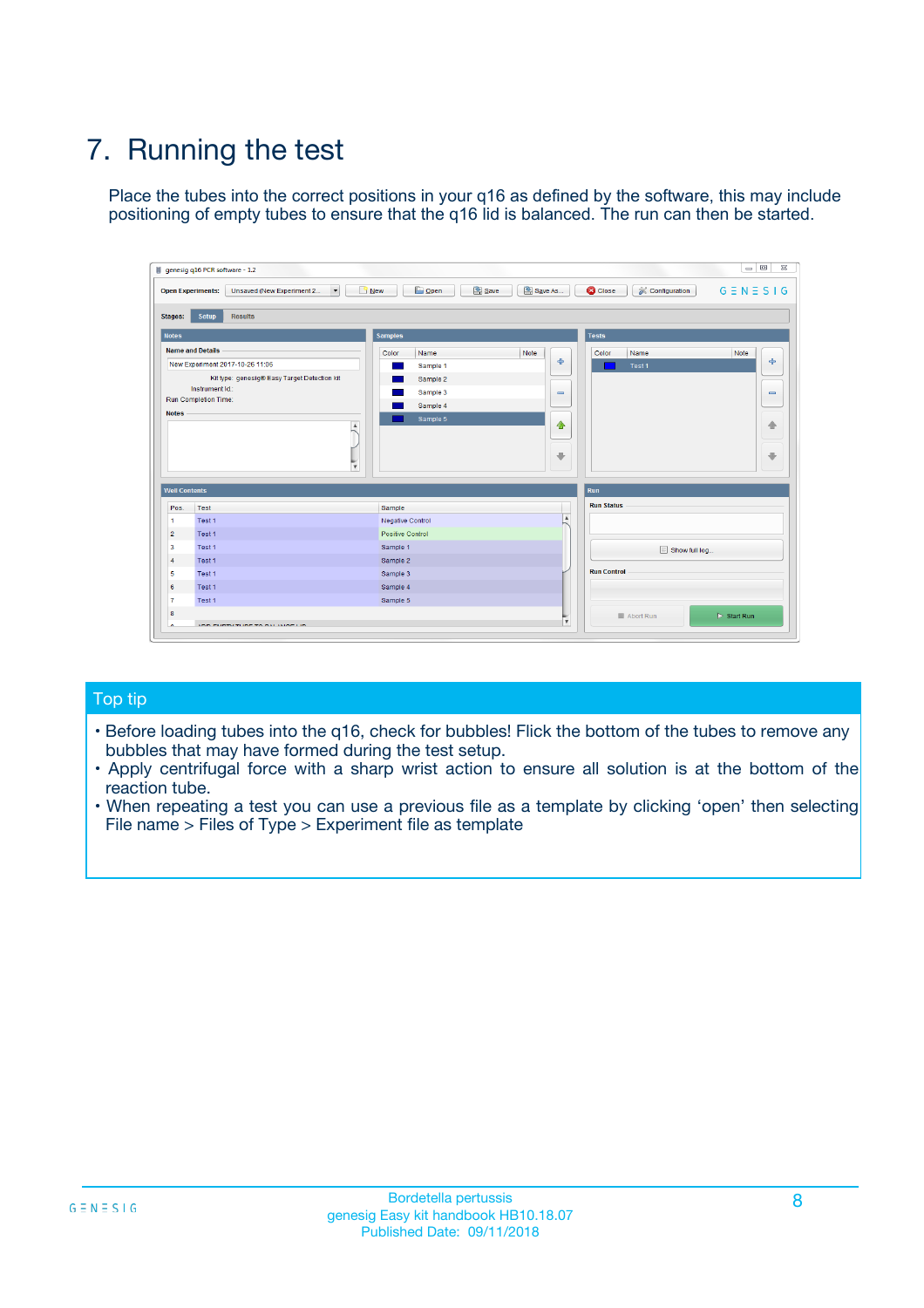## What do my results mean?

Analysis of your data is carried out automatically by the genesig q16. The following information is designed to help you fully understand a result or to troubleshoot:

### "Positive"

#### **Explanation**

Your sample has produced a positive result. Your target of interest is present and you can use the reported quantity.

"Negative"

#### **Explanation**

Your sample has produced a negative result. The target is not present in your sample.

### "Test contaminated"

#### **Explanation**

The Negative Control should be completely free of any DNA. If you see this error message it means that at some point during the setup, the Negative Control has been contaminated with DNA and has given a positive signal. This contamination has invalidated the test. The Positive Control and your test samples are both possible sources of contaminating DNA. The genesig q16 reaction tubes from previous runs will also contain very high amounts of DNA so it is important that these are carefully disposed of after the run is completed and NEVER OPENED. It may be the case that your kits have become contaminated which will lead to the same problem occurring repeatedly.

#### **Solutions**

1. Clean your working area using a commercial DNA remover solution to ensure the area is DNA free at the start of your run and re-run the test

2. If the problem persists then the kit has become contaminated and it will have to be discarded and replaced with a new kit. When you open the new kit, run a simple test to show that changing the kit has solved the problem. Prepare a test which includes only the Positive Control, the Negative Control and one 'mock sample'. For the 'mock sample' add water instead of any sample DNA. The result for the Negative Control and the mock sample should be negative indicating that contamination is no longer present.

#### **Preventive action**

An ideal lab set-up has a 'Clean area' where the test reagents are prepared and a 'sample area' where DNA samples and the Positive Control template are handled. The best workflow involves setting up all the test components (excluding the positive control template) in the clean area and then moving the tests to the sample area for sample and Positive Control addition. If this method is followed then the kit components are always kept away from possible sources of contamination. For extra security the Negative Control can be completely prepared and sealed in the clean area. All work areas should be decontaminated regularly with DNA remover.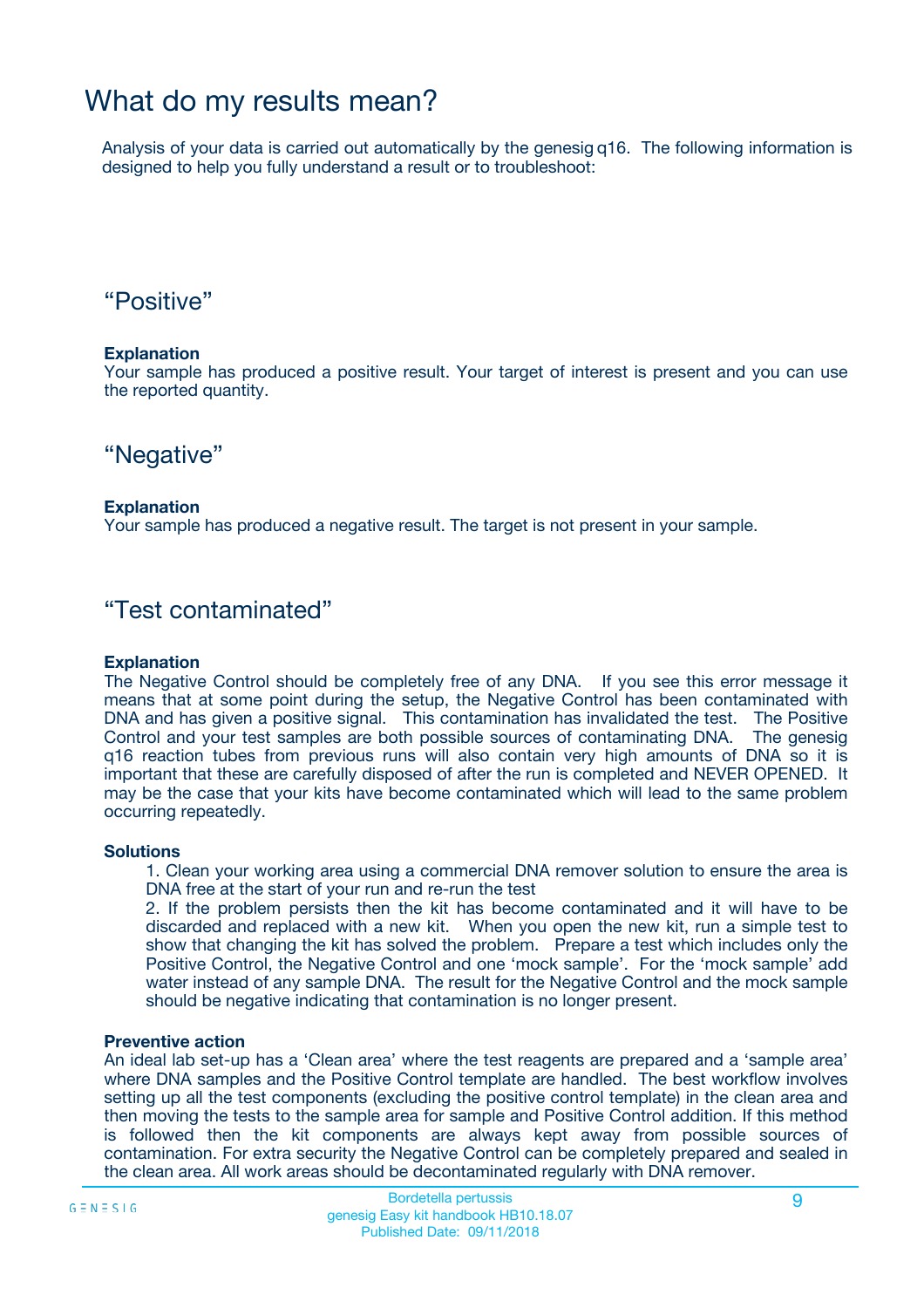### "Sample preparation failed"

#### **Explanation**

The test has failed because the quality of the sample was not high enough. The Internal Extraction Control component identifies whether the sample has been prepared correctly and is of suitable quality. This error message means that this quality control test has failed and the sample quality is not high enough for analysis.

#### **Solutions**

1. Check the sample preparation protocol for any user errors then repeat.

2. Poor quality samples can result from overloading the sample preparation protocol with too much starting material. Try reducing the amount of starting material then repeat.

3. Failing to add the Internal extraction Control DNA to your sample during the sample preparation protocol can also lead to a reported result of "sample preparation failed". Ensure that this step has not been overlooked or forgotten. If your samples are derived from an archive store or from a process separate from your genesig Easy extraction kit; you must add 5µl of Internal Extraction Control DNA into each 0.5ml of your sample to make it suitable for use on the q16.

### "Positive result, poor quality sample"

#### **Explanation**

The test is positive so if you are only interested in obtaining a 'present or absent' answer for your sample then your result is reliable. However, the test contains an Internal Extraction Control component that identifies if the sample is of high quality. This quality control test has failed and the sample is not therefore of high enough quality to accurately calculate the exact copy number of DNA present. If you require quantitative information for your sample then proceed with the solutions below.

#### **Solution**

For appropriate solutions, read the "Sample preparation failed" section of this handbook.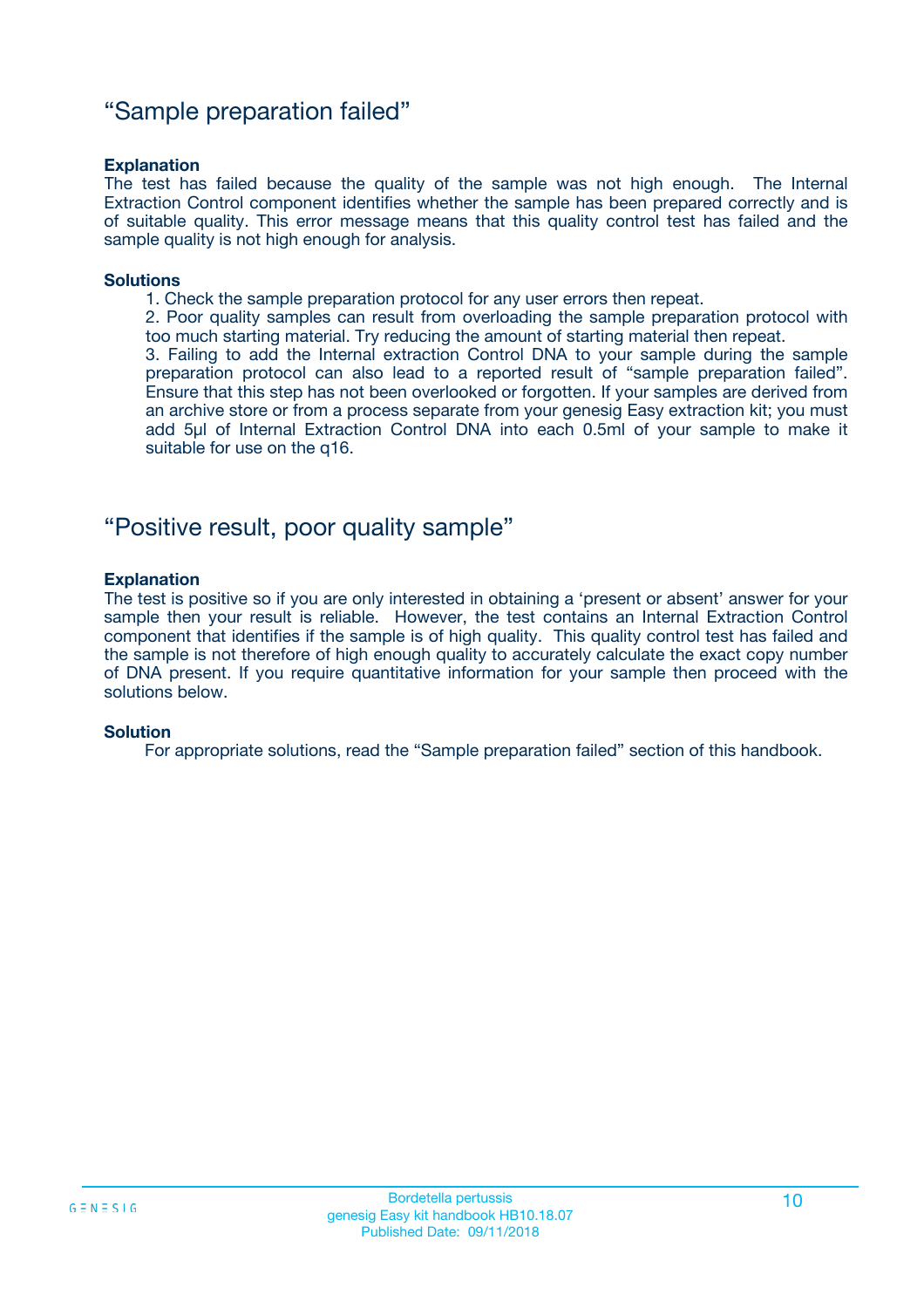### "Test failed"

#### **Explanation**

The test has failed because the Positive Control has not worked. The Positive Control is present to show that all aspects of the test are working correctly together. When this control test fails, the test as a whole is invalidated. This finding indicates that a problem has occurred in the reaction set-up part of the experiment and has nothing to do with sample preparation.

#### **Solutions**

- 1. Check the entire workflow and test set-up to look for any user errors, then repeat the test e.g. have the right colour pipettes and solutions been used with the correct tubes?
- 2. Ensure the positive and negative controls are inserted into the correct wells of your q16.

3. A component of the test may have 'gone off' due to handing errors, incorrect storage or exceeding the shelf life. When you open a new kit, run a simple test to show that changing the kit has solved the problem. Prepare a test which includes only the Positive Control, the Negative Control and one 'mock sample'. For the 'mock sample' add internal control template instead of any sample DNA. If the Positive Control works, the mock sample will now be called as a negative result.

### "Test failed and is contaminated"

#### **Explanation**

The Positive Control is indicating test failure, and the Negative Control is indicating test contamination. Please read the "Test Failed" and "Test contamination" sections of this technical support handbook for a further explanation.

#### **Solution**

For appropriate solutions, read both the "Test failed" and "Test contaminated" sections of this handbook.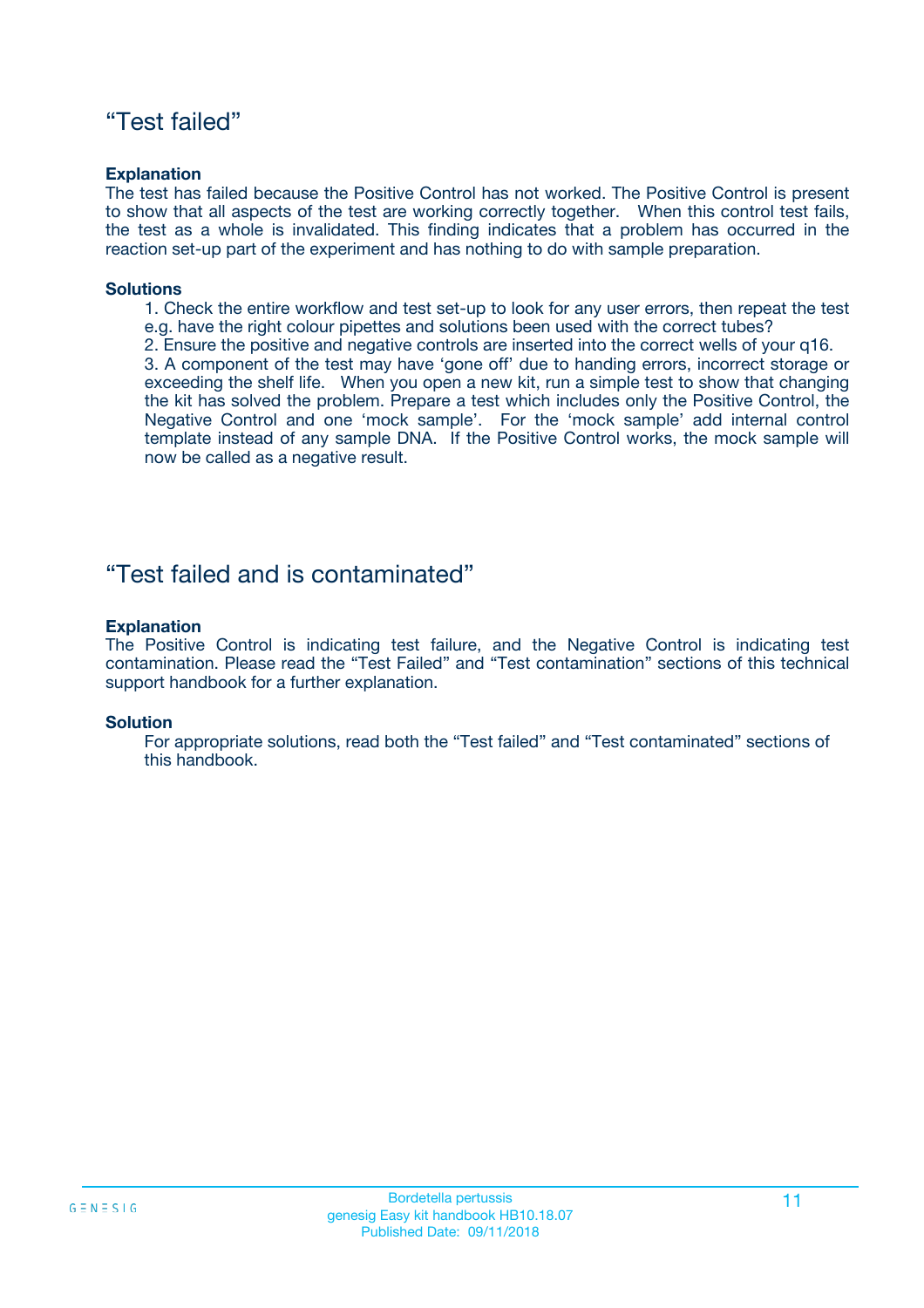## Bordetella pertussis

Bordetella pertussis is a Gram-negative bacterium of the genus Bordetella, and the causative agent of pertussis or whooping cough. Unlike B. bronchiseptica, B. pertussis is non-motile. There does not appear to be a zoonotic reservoir for B. pertussis, humans are its only host. The bacterium is spread by coughing and by nasal drops. The incubation period is 7-14 days Whooping Cough, or Pertussis, is an infection of the respiratory system and characterized by a "whooping" sound when the person breathes in. In the US it killed 5,000 to 10,000 people per year before a vaccine was available. Vaccination has transformed this and between 1985-88 less than 100 children died from pertussis. Worldwide in 2000, according to the WHO, around 39 million people were infected annually and about 297,000 died. A graph is available showing the dramatic effect of introducing vaccination in England.

Whooping Cough occurs most with children under the age of one when they are immunized or children with faded immunity, normally around the age 11 through 18. The signs and symptoms are similar to a common cold: runny nose, sneezing, mild cough, and low-grade fever. After a spell, they might make a "whooping" sound when breathing in or vomit. Adults have milder symptoms, like prolonged coughing without the "whoop." Pertussis is highly contagious and may become airborne when the person coughs, sneezes, or laughs. People infected by this disease are more contagious in the earliest stages of it, normally 2 weeks after the coughing begins. Whooping Cough can be prevented by the Pertussis Vaccine which is part of the DTaP (diphtheria, tetanus, acellular Pertussis) immunization. The paroxysmal cough precedes a crowing inspiratory sound characteristic of pertussis. (Infants less than 6 months may not have the typical whoop.) A coughing spell may last a minute or more, producing cyanosis, apnoea and seizures. A prolonged cough may be irritating and sometimes a disabling cough may go undiagnosed in adults for many months.

Bodetella pertussis also produces a lymphocytosis-promoting factor, which causes a decrease in the entry of lymphocytes into lymph nodes. This can lead to a condition known as lymphocytosis, with a complete lymphocyte count over of 4000/μL in adults or over 8000/μL in children.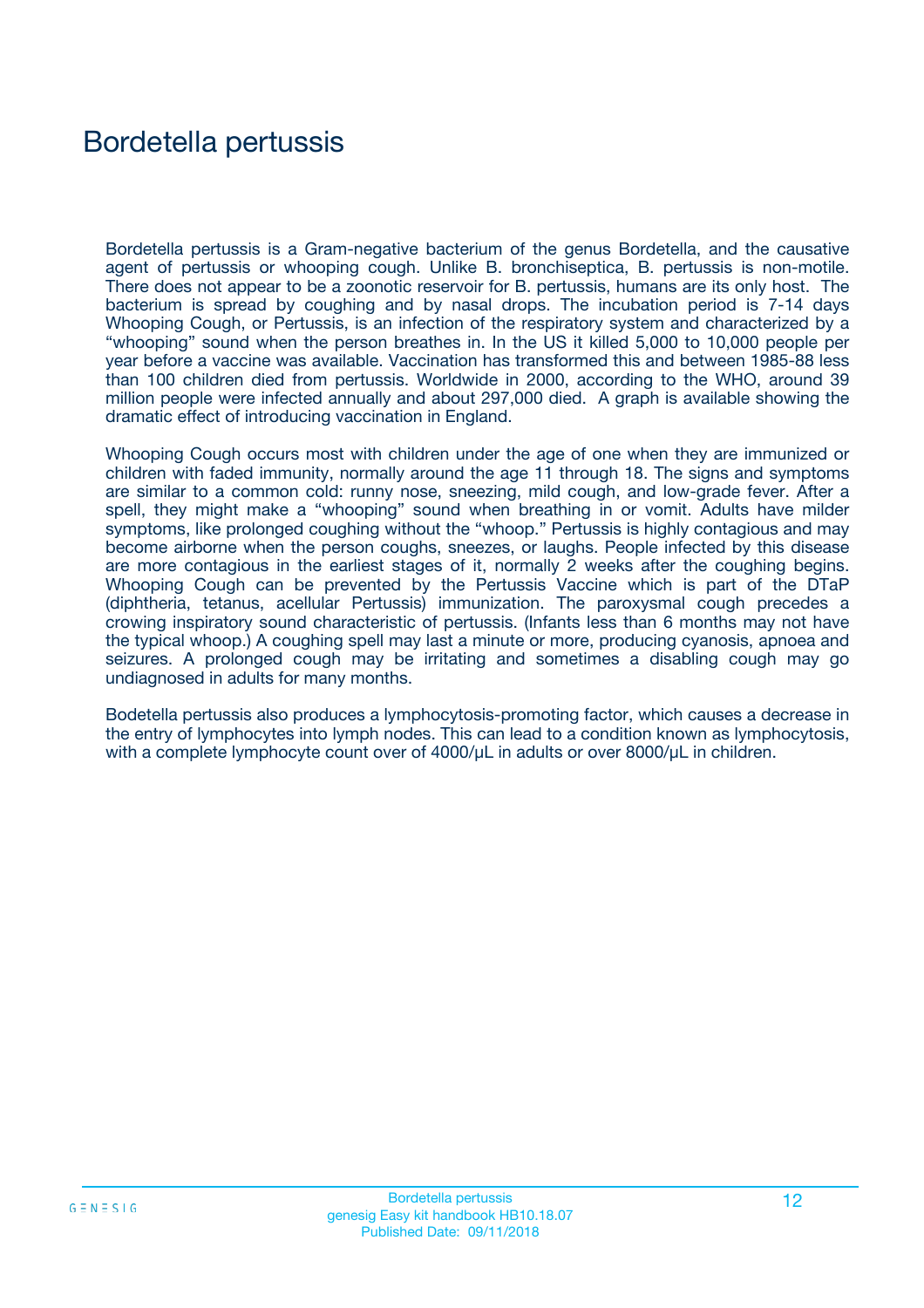# **Specificity**

The Primerdesign genesig Kit for Bordetella pertussis (B.pertussis) genomes is designed for the in vitro quantification of B.pertussis genomes. The kit is designed to have a broad detection profile. Specifically, the primers represent 100% homology with over 95% of the NCBI database reference sequences available at the time of design.

The dynamics of genetic variation means that new sequence information may become available after the initial design. Primerdesign periodically reviews the detection profiles of our kits and when required releases new versions.

Our kit for Bordetella pertussis has been designed for the specific and exclusive in vitro quantification of Bordetella pertussis. The primers and probe sequences in this kit have 100% homology with over 95% of reference Bordetella pertussis sequences in the NCBI database based on a comprehensive bioinformatics analysis.

If you require further information, or have a specific question about the detection profile of this kit then please send an e.mail to enquiry@primerdesign.co.uk and our bioinformatics team will answer your question.